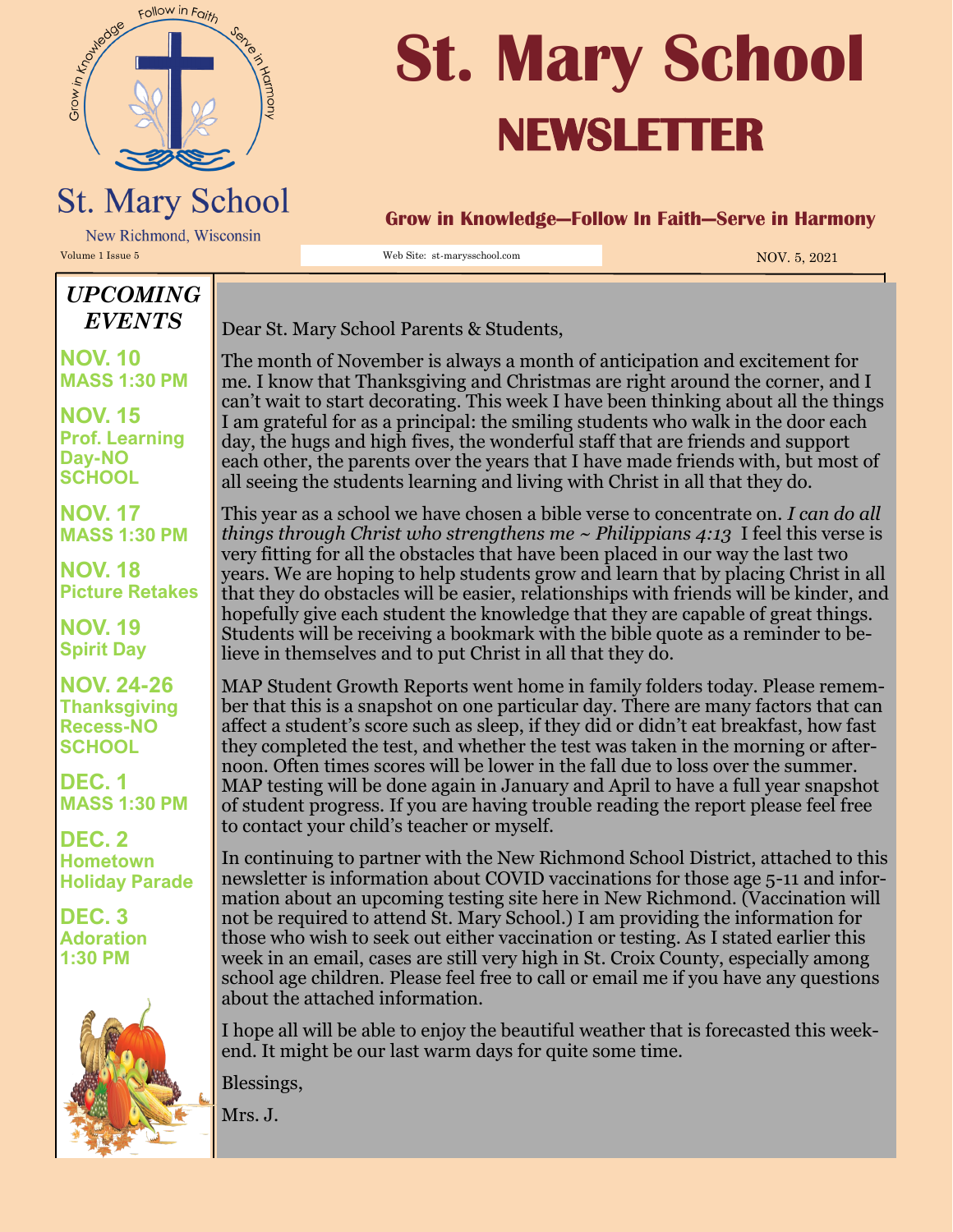PAGE 2 SAINT MARY SCHOOL



We are excited to announce that we have chosen a month to partner with Faith Community Church at Ruby's Pantry. This is a great opportunity to personally live the St. Mary School Mission to Serve in Harmony.

Ruby's Pantry distributes food at Pop-Up Pantry locations across MN & WI. There is no income or residency requirement and for a \$22 bundle donation you will receive an abundance of groceries. Link below if you wish to know more information about Ruby's *[https://www.rubyspantry.org](https://www.rubyspantry.org/)*

• Ages 4th grade and up are welcome to help serve. **We ask that all children are supervised by an adult at all times.**

- Thursday, November 18th @ New Richmond National Guard Armory
- VOLUNTEERS-Please check in at 4pm. The distribution is from 5:00-7:00pm or until we run out.
- Approx 20 volunteer slots are available on the sign up genius attached, please sign up the adult/parent volunteer and include your child, if participating, in the comment section.

We ask every adult who is volunteering to fill out a Ruby's Pantry Volunteer Application with his or her own email. This application involves a background check. Please Fill out at [https://www.rubyspantry.org/become](https://www.rubyspantry.org/become-volunteer)-volunteer (When filling out application **Group Name:** St.

Mary School **Contact Person:** Amber Ortner)

[NOVEMBER 2021 -](https://www.signupgenius.com/go/10C0D4BAAAE2CABFBCE9-november2) Volunteer Sign-Up You will receive updates and notifications from Jamie Kidder via sign up genius as the event draws closer.